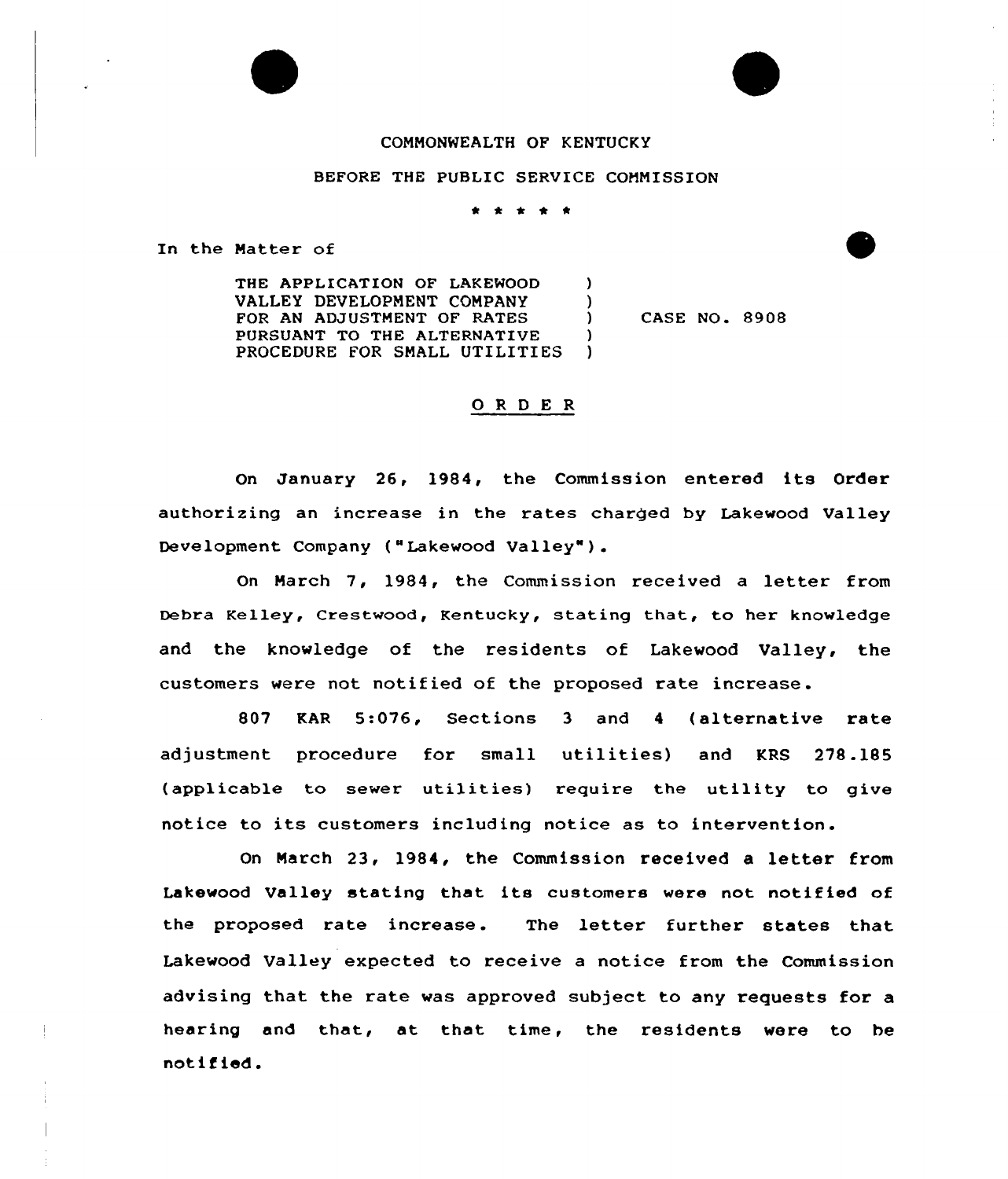The Commission, having considered the matter and being advised, is of the opinion and finds that Lakewood Valley did not notify its customers of the proposed rate adjustment as required by 807 KAR 5:076, Sections 3 and 4 and KRS 278.185, that notice should be given immediately, and that proof of notice should be filed with the Commission.

The Commission further finds that the increased rates placed into effect by Lakewood Valley pursuant to the Commission's Order entered January 26, 1984, should be subject to refund pending notice to the customers and further Orders of the Commission.

IT IS THEREFORE ORDERED That Lakewood Valley shall immediately notify its customers of the rates initially proposed as required by 807 KAR 2:076, Sections 3 and <sup>4</sup> and KRS 278.185 and shall file proof of notice with the Commission.

IT IS FURTHER ORDERED That the rate increase placed into effect by Lakewood Valley shall be subject to refund pending further Orders of the Commission.

IT IS FURTHER ORDERED That Lakewood Valley shall maintain its records in such manner as vill enable it, or the Commission, or any of its customers to determine the amounts to be refunded and to whom due in the event a refund is ordered upon the final determination of the case pursuant to KRS <sup>278</sup> .190(4).

 $-2-$